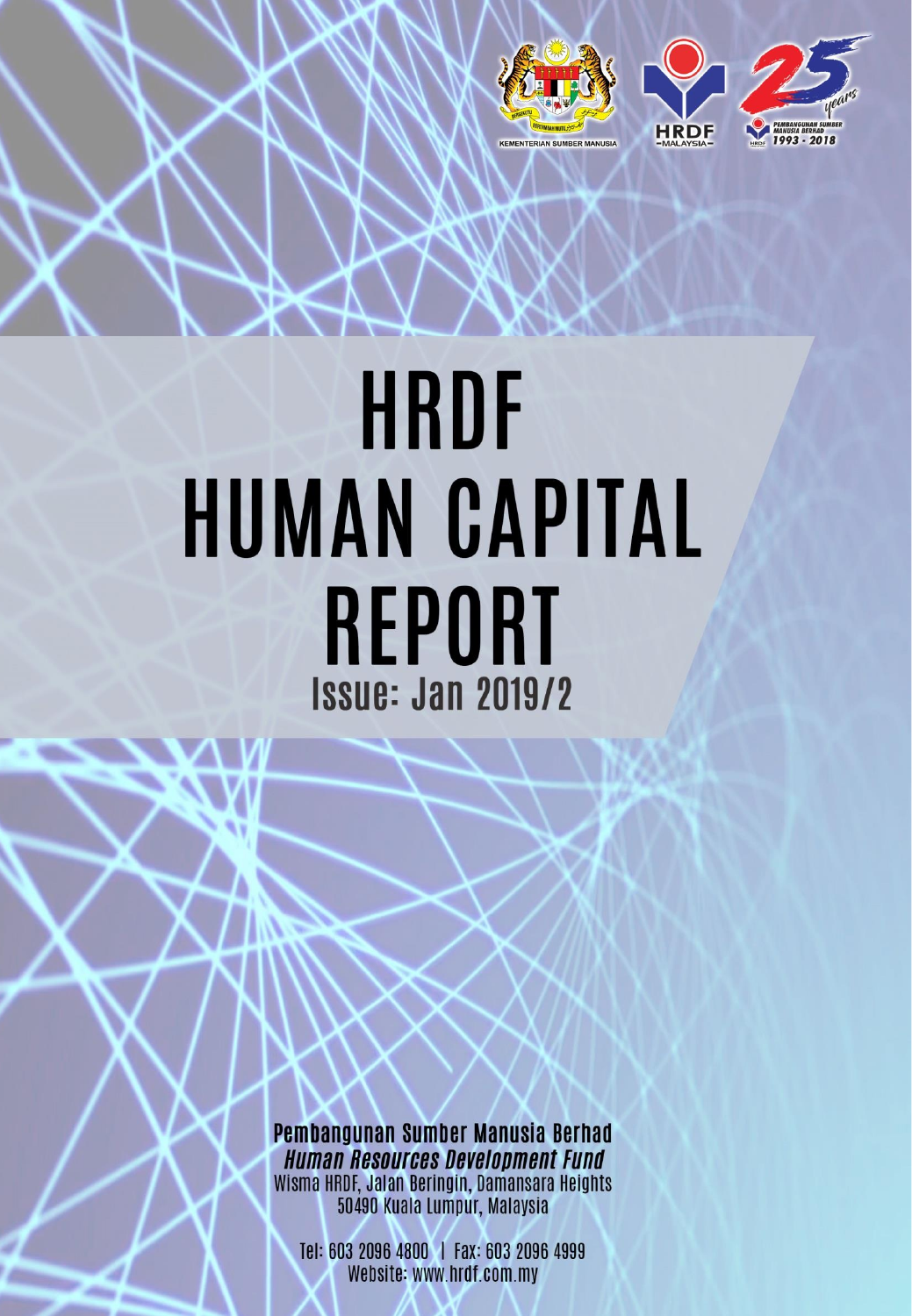## **[GIG ECONOMY AND TRAINING](http://www.google.com/url?sa=i&rct=j&q=&esrc=s&frm=1&source=images&cd=&cad=rja&uact=8&ved=2ahUKEwj38_mJtsbeAhXDXisKHWfxDP4QjRx6BAgBEAU&url=http://www.transparentpng.com/cats/lines-1247.html&psig=AOvVaw0XhQmCf158P5Bq4r5NxUre&ust=1541812512033239)**

Labour markets are in the midst of transition where standard employment is gradually going into transition where **gig economy that is mediated by online platform** is increasingly taking a more prominent position.

The gig economy is made up of three main components:

| •The independent<br>workers paid by the<br>gig (task or project). | •The consumers who<br>need a specific<br>service | • The companies that<br>connect the worker<br>to the consumer in a<br>direct manner |
|-------------------------------------------------------------------|--------------------------------------------------|-------------------------------------------------------------------------------------|

Definition of **Informal Sector in Malaysia**:

- Not registered with Companies Commission of Malaysia (All or at least one product of services is for sale or barter transaction);
- Employs 10 workers or less and workers are not covered by social security; and
- Involves in non agricultural activities.

Non-standard/ informal sector employment is part and **parcel of gig economy** which has been **growing rapidly in Malaysia**. Employee's Provident Fund (EPF) estimated that the gig economy **grew by about 31% over 2017**, faster than the formal employment sector and predicted that the gig economy will grow exponentially in the future.

#### **SHARE OF INFORMAL SECTOR EMPLOYMENT IN THE LABOUR MARKET, MALAYSIA, 2017**



Source: Informal Sector Work Force Survey Report, Malaysia, DOSM 2017





"…is simply a big group of part-timers and freelancers working on contractual or ad-hoc basis…"

"…more opportunities linked to internet and digital economy…"

One of the main differences between a gig and standard employment arrangement is that a gig is a temporary work engagement and the worker is paid only for that specific job.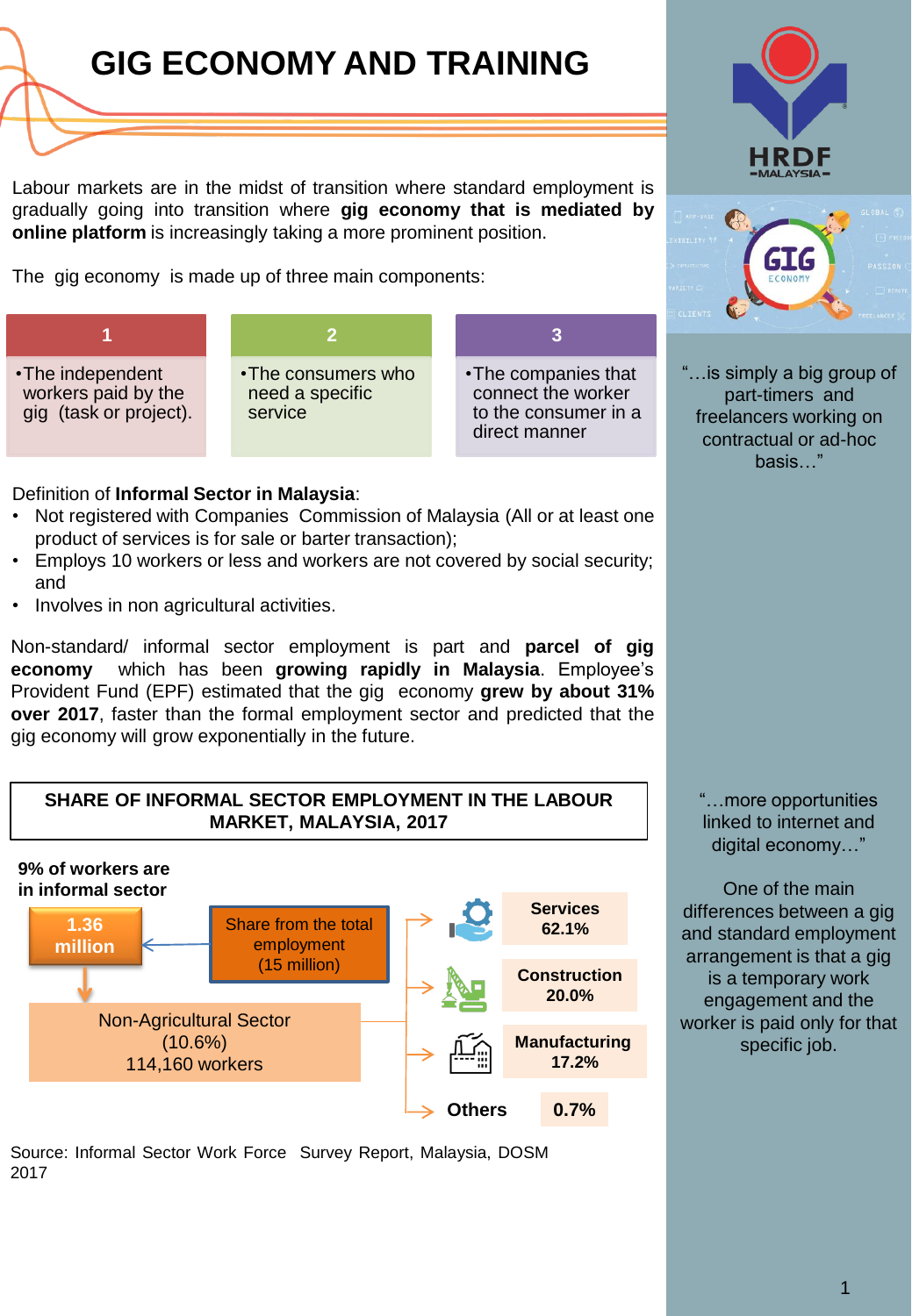## **[GIG ECONOMY AND TRAINING](http://www.google.com/url?sa=i&rct=j&q=&esrc=s&frm=1&source=images&cd=&cad=rja&uact=8&ved=2ahUKEwj38_mJtsbeAhXDXisKHWfxDP4QjRx6BAgBEAU&url=http://www.transparentpng.com/cats/lines-1247.html&psig=AOvVaw0XhQmCf158P5Bq4r5NxUre&ust=1541812512033239)**

#### **EXAMPLE OF SKILLS AND EXPERT SERVICES IN GIG ECONOMY**



#### **BENEFITS OF BEING A FREELANCER/ GIGS**





Earning extra income

Flexible working schedules

Access to market via internet and its

digital platform

Lower cost of doing business

Source: Khazanah Research Institute, 2018

#### **ASEAN Member Countries** 瓣 **1.66%** Myanmar Laos **1.70% 5.94%** Philippines **6.77%** Vietnam **6.98%** Cambodia **0.42%** Brunei Darussalam **10.85% 28.15% 15.24% 4.60%** Singapore

### **YOUTH UNEMPLOYMENT RATE AGES 15-24, 2017**

Malaysia is one of the countries with a relatively high youth unemployment rate among the ASEAN peers, and thus there are opportunities to be explored as the gig economy offers avenues not only for increasing employment but also productivity and innovation. The School-To-Work Transition Survey found that the youth are optimistic about increasing job opportunities linked to the Internet of Things (Khazanah Research Institute, 2018).



Instead of hiring a standard employee or contracting with a conventional outsourcing firm, companies are **using online labour platforms** to find, hire, supervise, and **pay workers on a project piece-rate, or hourly basis.**

In general, **women, young people and migrants** are more likely to work in **non-standard arrangements.** Source: International Labour Organisation (ILO)

Among the ASEAN countries with an incidence of youth unemployment in doubledigits (10.85%), despite a low overall unemployment rate (3.42%).

…the gig economy offers avenues for employment as well as productivity and innovation…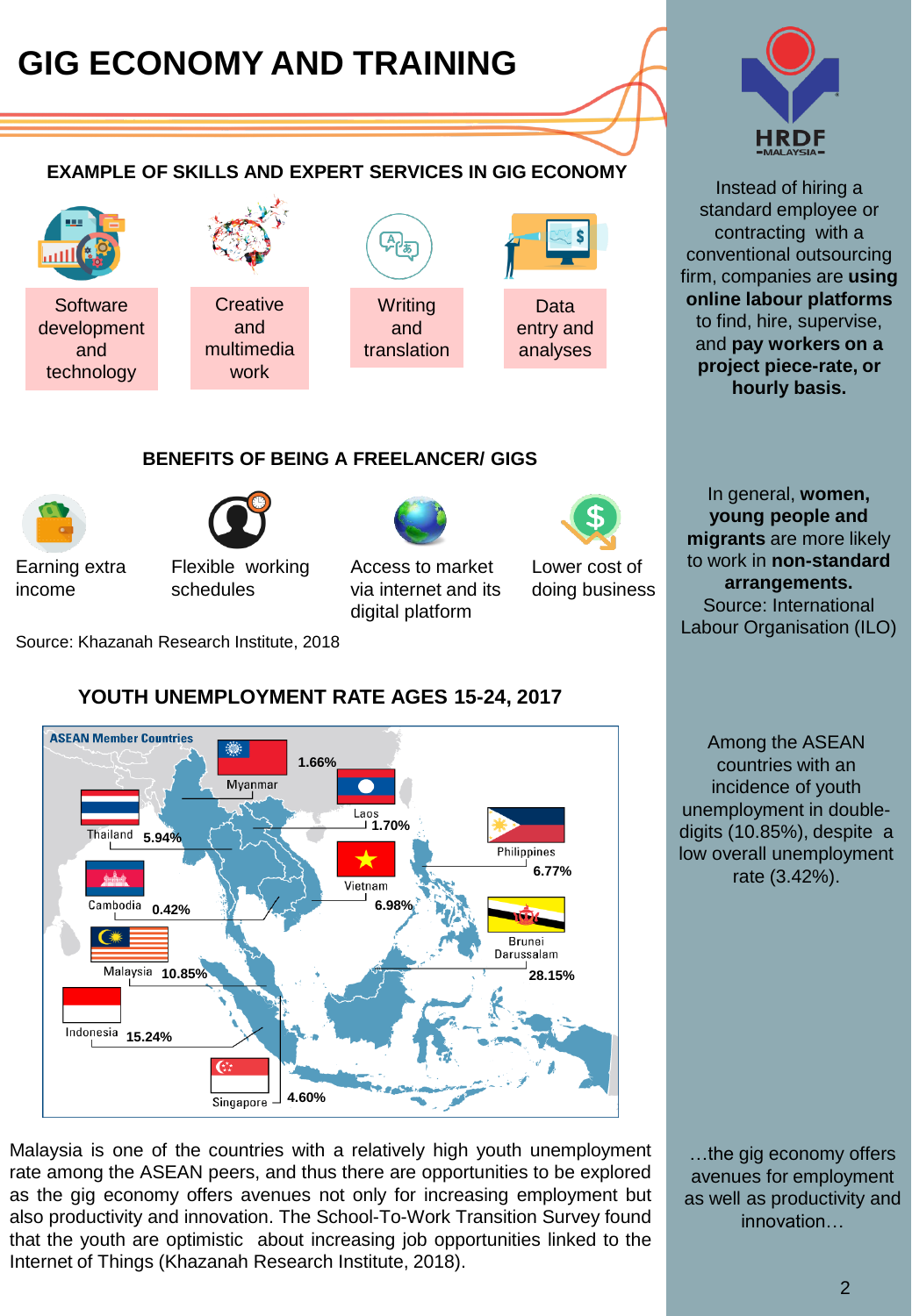## **[GIG ECONOMY AND TRAINING](http://www.google.com/url?sa=i&rct=j&q=&esrc=s&frm=1&source=images&cd=&cad=rja&uact=8&ved=2ahUKEwj38_mJtsbeAhXDXisKHWfxDP4QjRx6BAgBEAU&url=http://www.transparentpng.com/cats/lines-1247.html&psig=AOvVaw0XhQmCf158P5Bq4r5NxUre&ust=1541812512033239)**



#### **MAJOR LIMITATIONS OF NON-STANDARD FORM OF EMPLOYMENT/GIG ECONOMY**



Source: The School-to-Work Transition of Young Malaysians, KRI, 2018

Nevertheless, being part of the gig economy has it vices too. Workers in nonstandard employment are less likely to receive on-the –job training, which can have negative repercussion on career development, especially for young workers. (Source: Non-Standard Employment Around The World Report, ILO)

#### **MOVING FORWARD**

- While HRDF has limitations as its levy is mainly meant for registered employers to train their employees, other ministries and agencies may play a more important role in supporting the gig economy.
- To support the gig economy more directly, involvement from Ministry of Entrepreneur Development is pivotal to provide proper training and facilitation for entrepreneurs based on industry needs.
- For HRDF, training programmes that are related to digital technology should be focused on as these skills are more transferable among industries and occupations, leading to lower risk for unemployment.
- In addition, HRDF registered employers may promote entrepreneurship among its employees such as intrapreneurship in order to promote innovation within an organisation.

82% of self employed and half in **non standard employment** are not participating in any social protection .